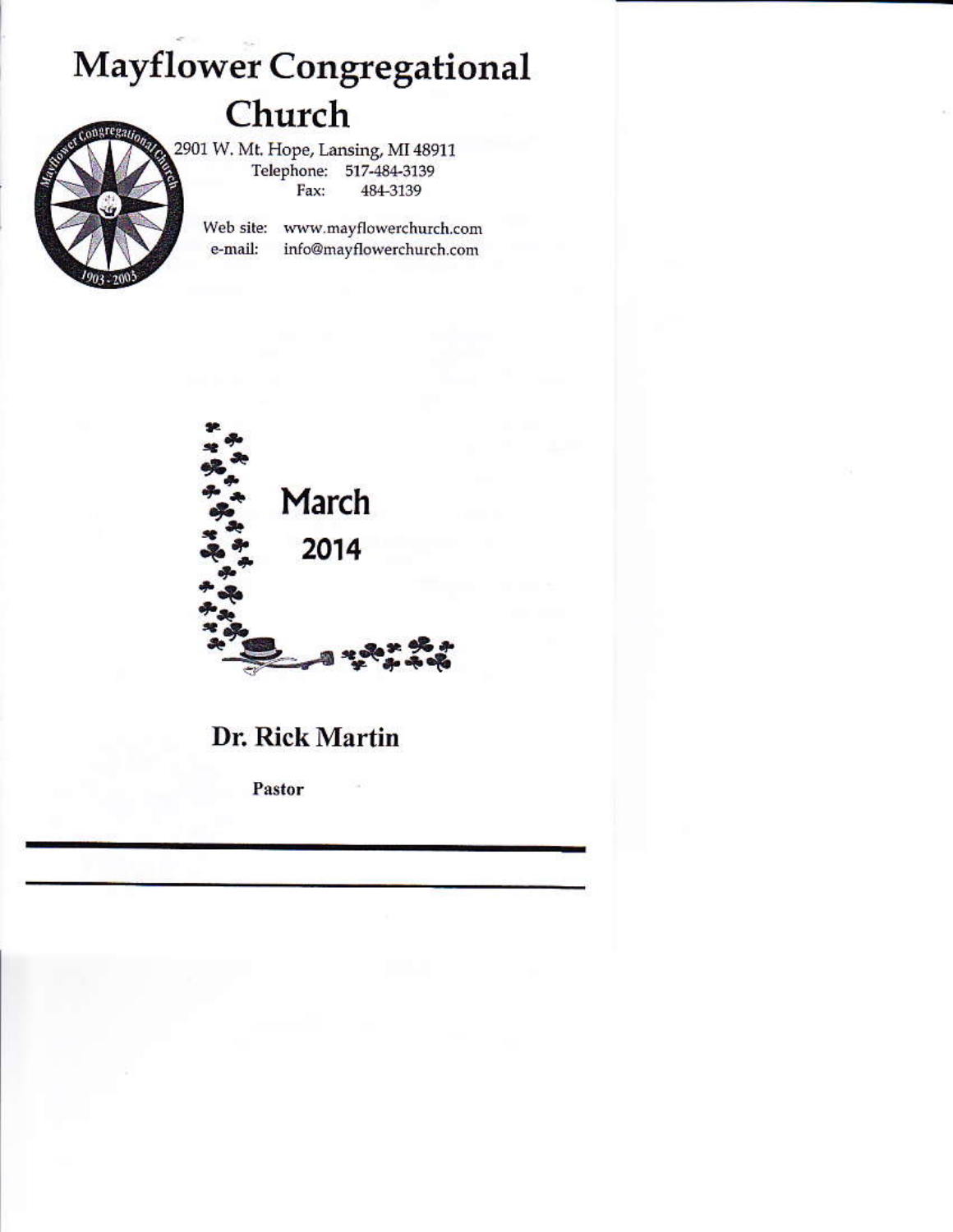## From The Pastor's Desk

Summer is coming! Yes, that has been hard to believe during these long, cold, snowy, icy winter months. Many times it has looked impossible or too far away to actually get our hopes up. However, we are closer now than when winter first arrived. Summer is coming soon!

During our Christian walk, many times we find ourselves in the middle of some 'winter' trial or tribulation. Something we didn't expect, didn't see coming, didn't think would happen to us, and definitely didn't deserve. The loss of a loved one, sickness, disease, the loss of a job, or something that overtook our life and doesn't want to let go - like winter in Michigan in 2014. I cannot see around the corners when I pull up to a stop sign in my car.

Shortly, the trees will begin to bud and the flowers will begin to poke their heads up. In Michigan and in the 'winter' trials of our lives. Shortly, the warm sunshine will melt away my winter memories. Shortly the warm Sonshine will melt away my 'winter' trial memories - because they will be over.

#### Matthew 24:32

Now learn this lesson from the fig tree: As soon as its twigs get tender and its leaves come out, you know that summer is near.

Romans 13:11,12

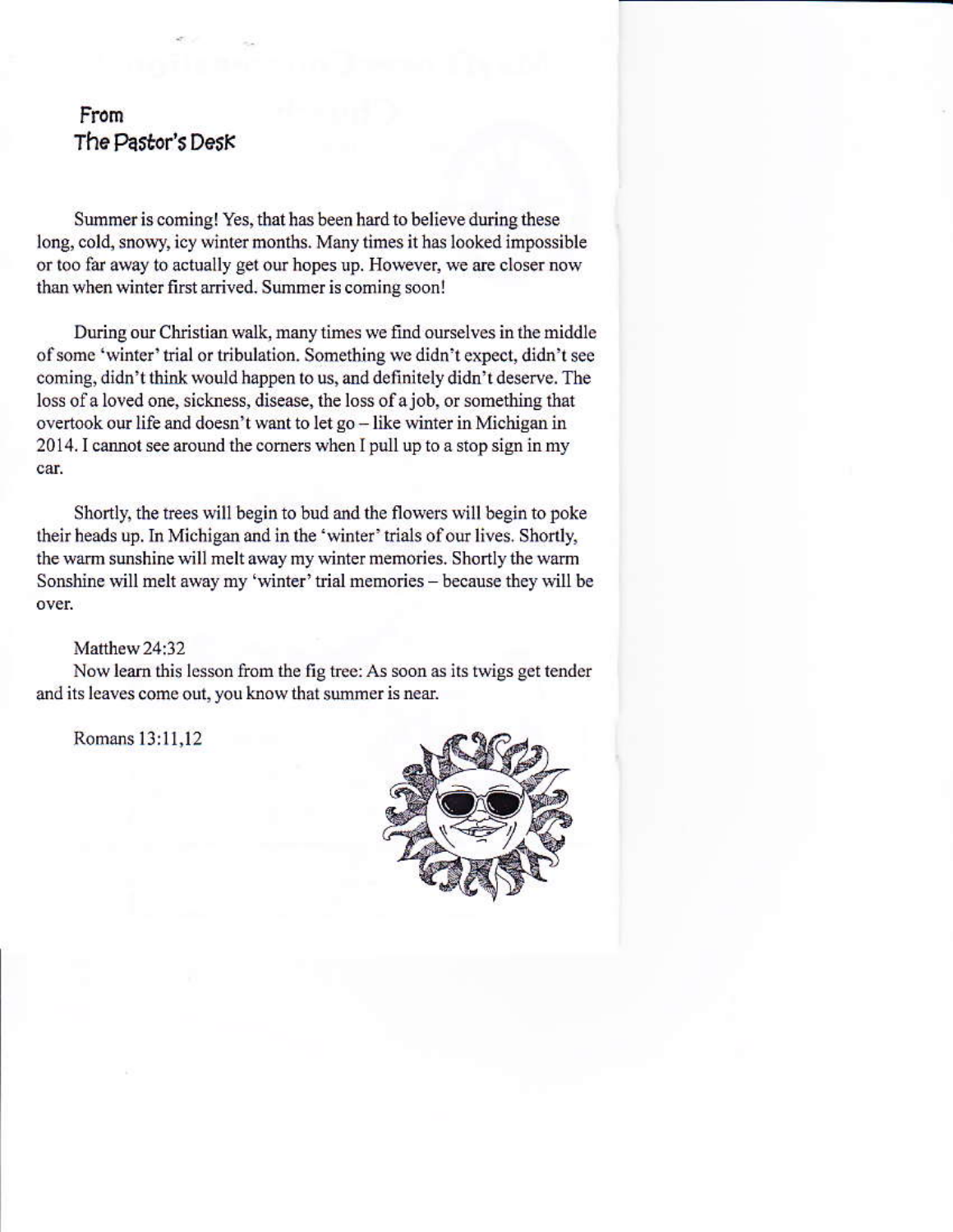#### **Thrift Sale**

Another thrift sale to benefit the church treasury is coming on April 25 and 26. Please start your spring cleaning early and check around your house to find good, saleable things that you have but don't really need any more. Remember, too, to invite friends, family, coworkers, etc., to donate items. We'll be glad to have them!

Plan to hold your stuff and bring it in any time after the Second Saturday Supper on April 12. We also need a lot of help to set up, run the sale, and clean up after the sale, so please mark your calendars now for that week. Set up dates and times will be announced soon. See Lorraine or Ann to volunteer to help.



## From the Trustees - repairs

We are going to begin a capital campaign to raise money to fix our leaking roof, to fix our leaking basement, and to fill the cracks in the parking lot. The leaking roof is the flat roof over the Pastor's office, and we will have a photo to show this. The basement leak comes from the east-side window well; apparently rain rushes down the sanctuary roof so fast that it overshoots the eavestrough and pools in the window well faster than the drain can carry it away. Our first solution for this is to build up the outside edge of the eavestrough. The cracks in the parking lot are obvious. We have bids for \$14,738.76 to put a new surface on the flat roof and for \$2500 to fill the cracks in the parking lot. We got these bids last fall before it snowed. Now we have to wait for the snow to go away to get additional bids, but we think we can't wait to start raising money for the repairs. You are going to hear a lot more about this.

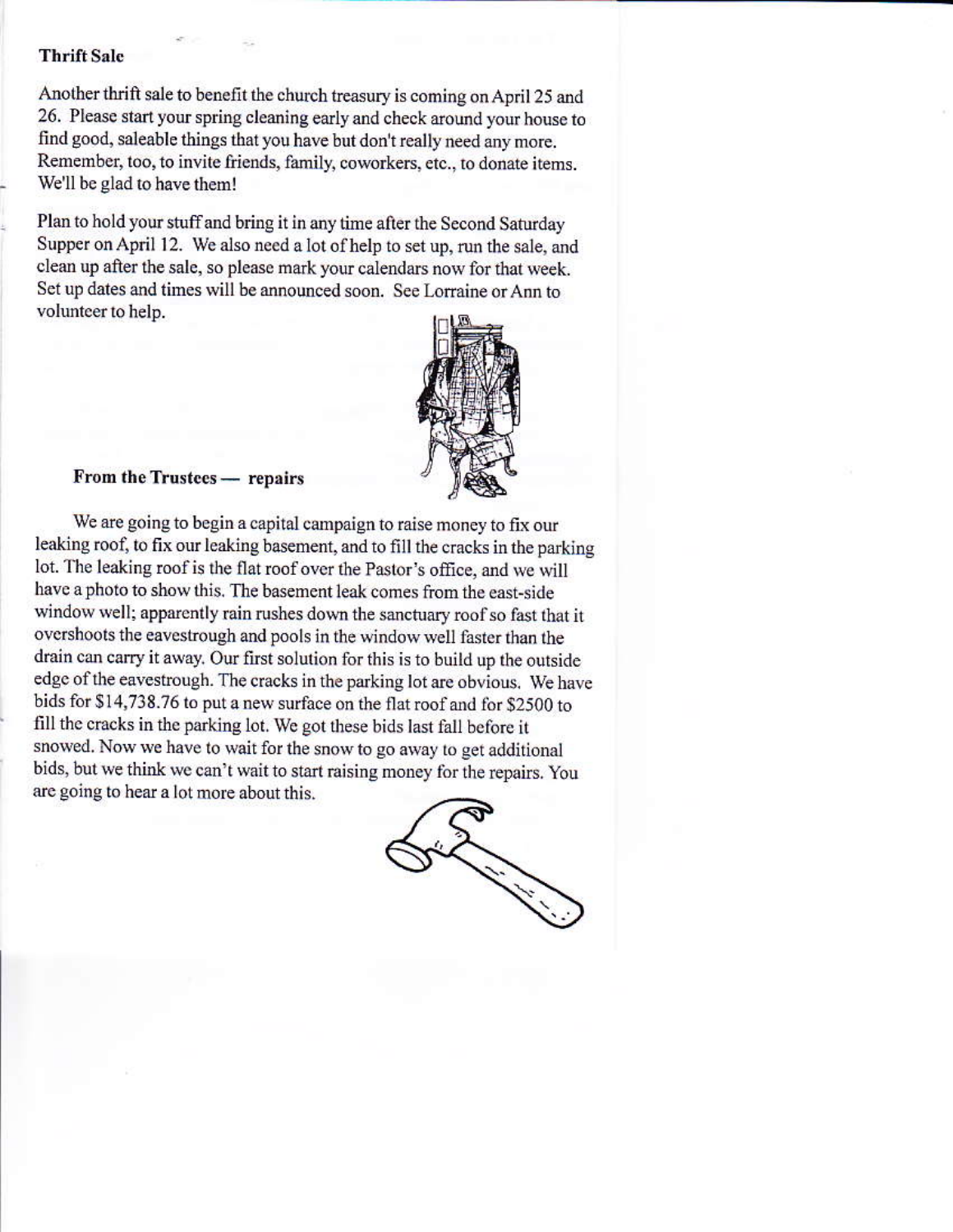## Lay Leader's Missive

We've certainly had our share of cold weather this winter. It seems that our luck with recent milder winters has finally run out. Of course there is a silver lining. The cold has forced me indoors, which allows more time to catch up on my reading and organizing that I put off doing in the summer and fall when the weather was too nice to come in before dark.

Winter is also a good time to prepare for spring that lies ahead. In my case it's planning the garden. What new varieties of plants and seeds should we try? How many rows of corn should I plant? These questions give Barb and me something to argue about. I want to enlarge the garden and she keeps trying to scale it back. I'm confident that we'll reach a good compromise this year that we'll both be unhappy with. By the way, that's the definition of a good compromise.

I have also had time to think about what a great fellowship we have here at Mayflower. We are small in number but mighty in spirit. We work together and everything gets done. That doesn't happen by accident. It takes dedicated people that believe Mayflower Church has a purpose in God's Kingdom.



Jerry Fuller, Lay Leader

#### **Talent Show**

Big thanks to all Talent Show artists and helpers! A fun time was enjoyed by all. We will publish the proceeds in the Bulletin. Proceeds go the Greater Lansing Area Food Bank, if you would like simply contribute to Linda, or Cozette.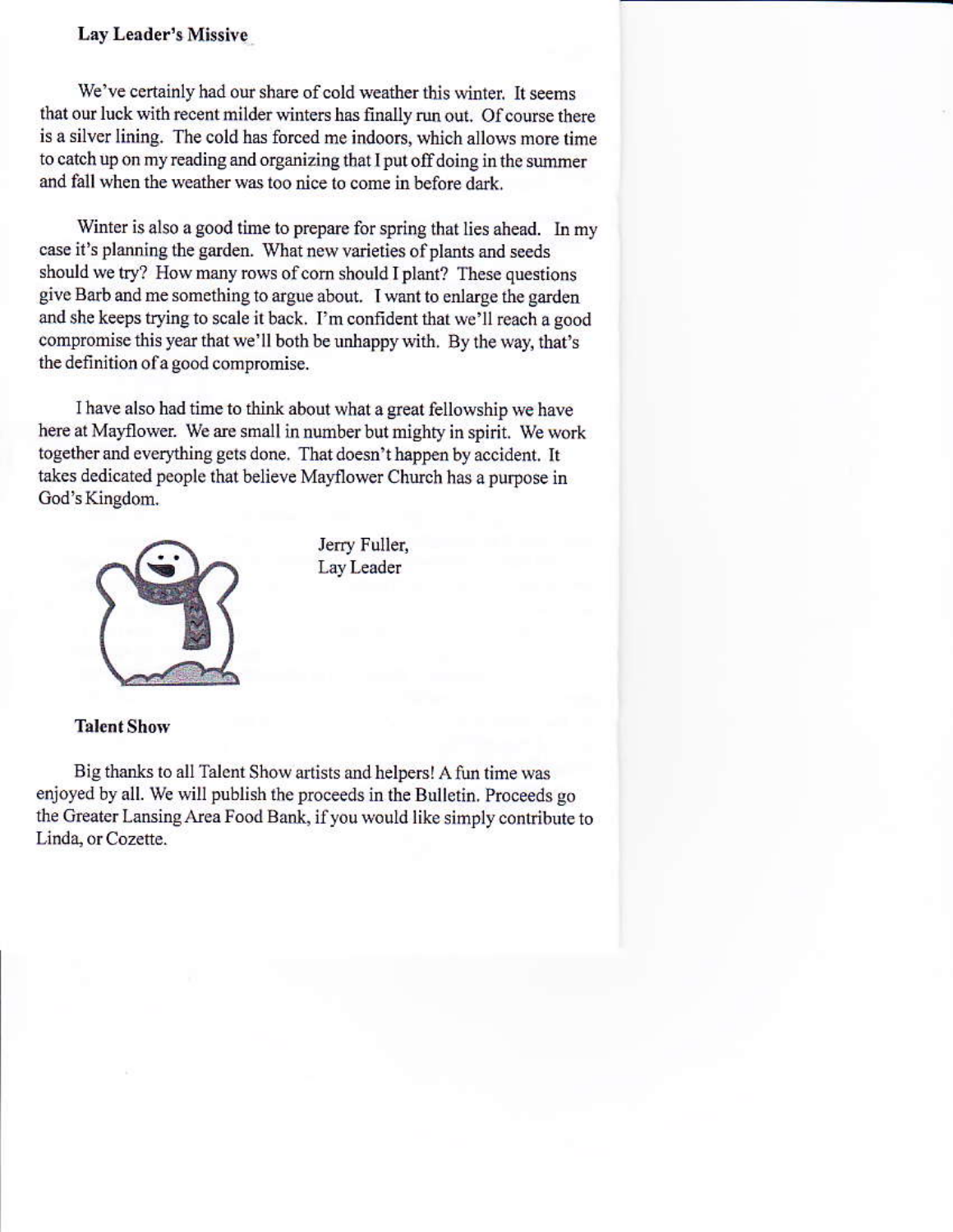## **Ascension-from our Sermon Series**

From Luke 25: On the first day of the week, very early in the morning, the women took the spices they had prepared and went to the tomb. They found the stone rolled away from the tomb, but when they entered, they did not find the body of the Lord Jesus. While they were wondering about this, suddenly two men in clothes that gleamed like lightning stood beside them. In their fright the women bowed down with their faces to the ground, but the men said to them, "Why do you look for the living among the dead? He is not here; he has risen!

Now that same day two of them were going to a village called Emmaus, about seven miles from Jerusalem. They were talking with each other about everything that had happened. As they talked and discussed these things with each other, Jesus himself came up and walked along with them; but they were kept from recognizing him. He asked them, "What are you discussing together as you walk along?"

They stood still, their faces downcast. One of them, named Cleopas, asked him, "Are you the only one visiting Jerusalem who does not know the things that have happened there in these days?" "What things?" he asked.

"About Jesus of Nazareth," they replied. "He was a prophet, powerful in word and deed before God and all the people. The chief priests and our rulers handed him over to be sentenced to death, and they crucified him; we had hoped that he was the one who was going to redeem Israel. And what is more, it is the third day since all this took place. In addition, some of our women amazed us. They went to the tomb early this morning but didn't find his body. They came and told us that they had seen a vision of angels, who said he was alive. Then some of our companions went to the tomb and found it just as the women had said, but they did not see Jesus."

He said to them, "How foolish you are, and how slow to believe all that the prophets have spoken!

Yet is it hard to believe the unbelievable, the extraordinary. It is difficult to lean fully on God and to know that He desires the best for us. The women at the tomb knew what they saw, and then they were told again by Jesus as they left, although they could not recognize Him. Jesus is such a bright and shining star that we are sometimes afraid of His brilliance, afraid to enter the realm of Christianity. Jesus took the bravest step to Glory, and we are invited to follow Him.

Chrisann Lowe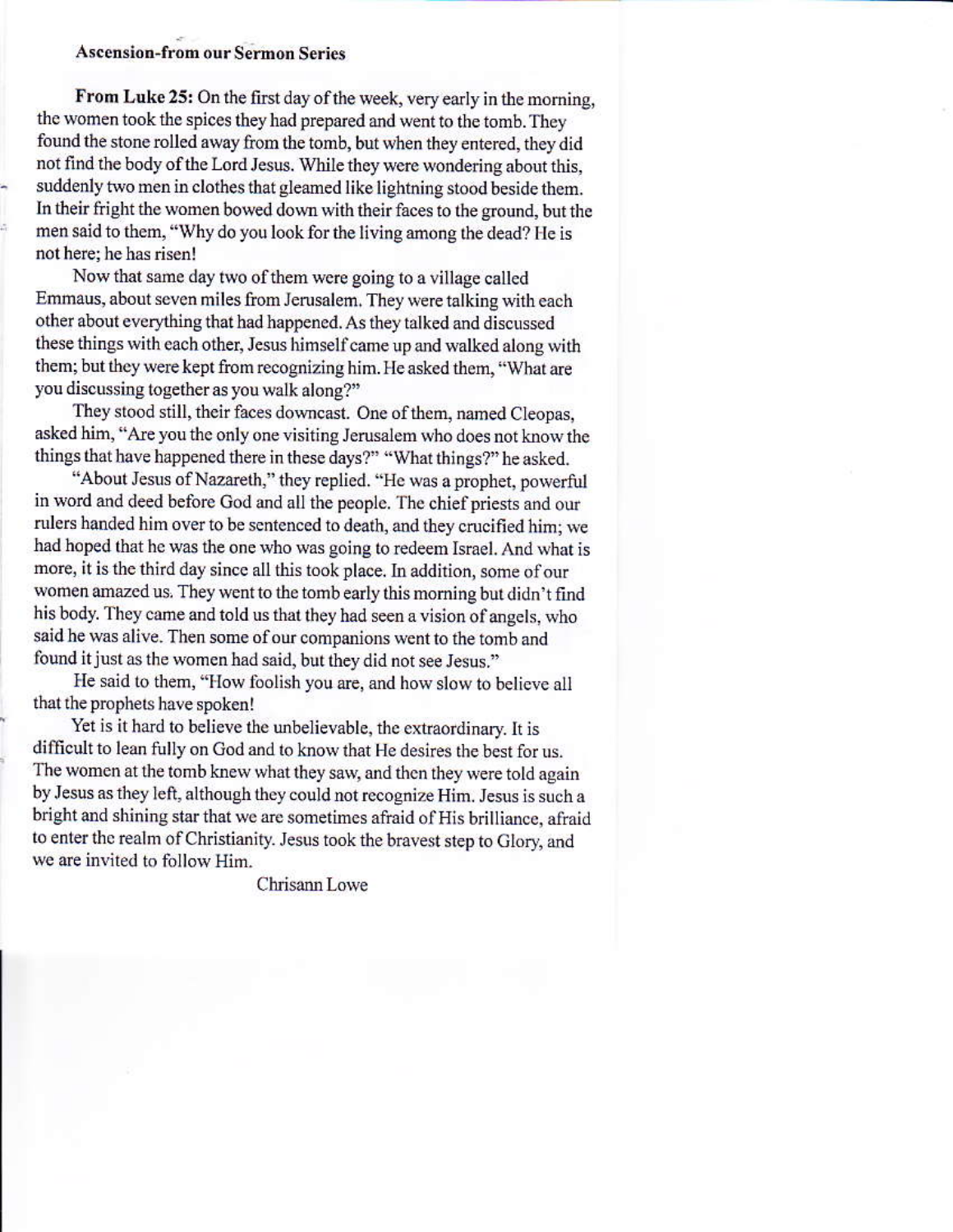

## Birthdays

3/4 Warren Emrick 3/9 Lis Tingley 3/12 Kathy Sundermeyer 3/15 Marissa Slater 3/15 Peggy Black 3/18 Gordon Wilson 3/19 Naida Kenyon 3/20 Lorraine Finison 3/20 Ben Rutledge 3/22 Donna Slater 3/22 Ardath Scheffel 3/23 Ruth Lewis (93) 3/28 April Fuller 3/28 Shirley Potts



**Head Ushers** Naida Kenyon and Lois Ries

Outreach Focus Food Bank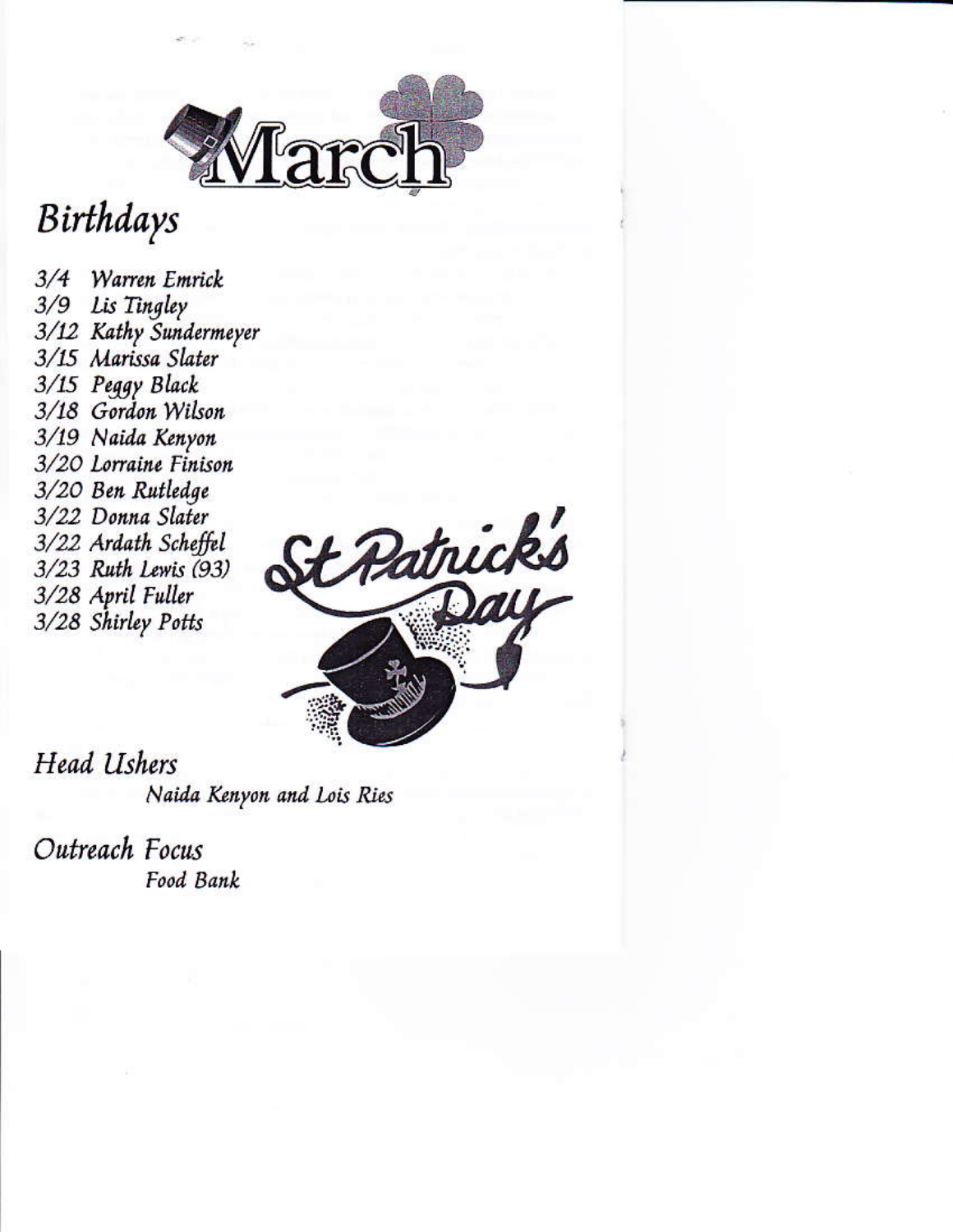Dates to remember in March...

Men's Pancake Brunch

Second Saturday Supper

Daylight Savings Time Begins

Corned Beef Dinner \$12

 $3/15$ 

 $3/2$ 

 $3/8$ 

 $3/9$ 

 $3/16$ 

Prudential Council -Noon

 $3/17$ 

 $3/30$ 

St. Patrick's Dav

Advent Lunches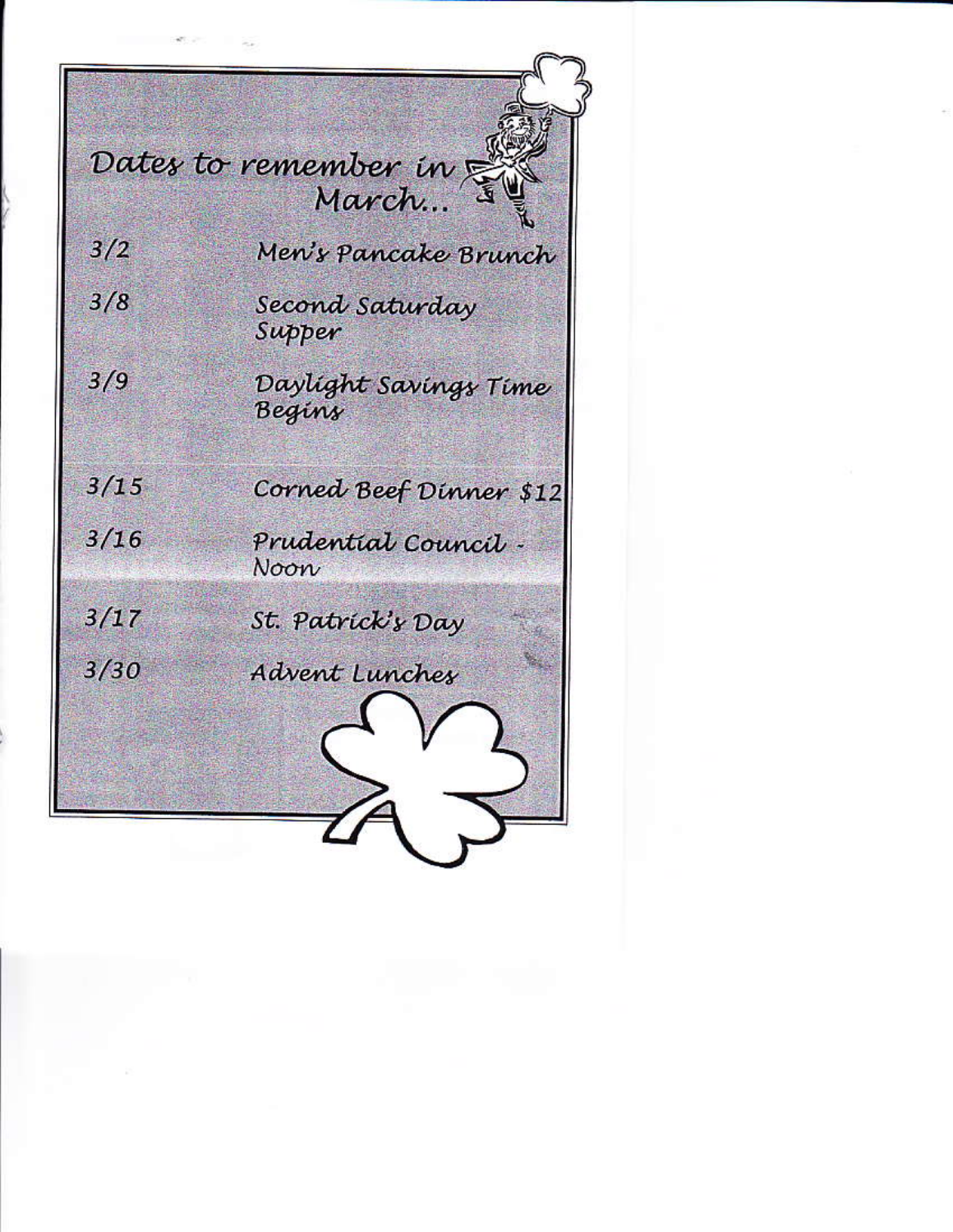## **Mayflower Financial News**

2014 begins a new year in the life of the church. We were able to reduce our Expense Budget to \$86,934 based on our expenses for 2013. Our January Second Saturday Supper netted \$478.79 profit. A more detailed report is available in the brochure rack in the church lobby.

A brief summary of our finances as of January 31, 2014:

| Income:   | \$5,066.54      |
|-----------|-----------------|
| Expenses: | 6,254.04        |
|           | $-$ \$ 1,187.50 |

Fund Balances: Checking: \$11,675.88 **Bequest Funds Savings** 4,009.04 Memorial Fund CD 5,492.66 22,300.21 CD Savings \$43,477.79

Linda Wheeler Treasurer

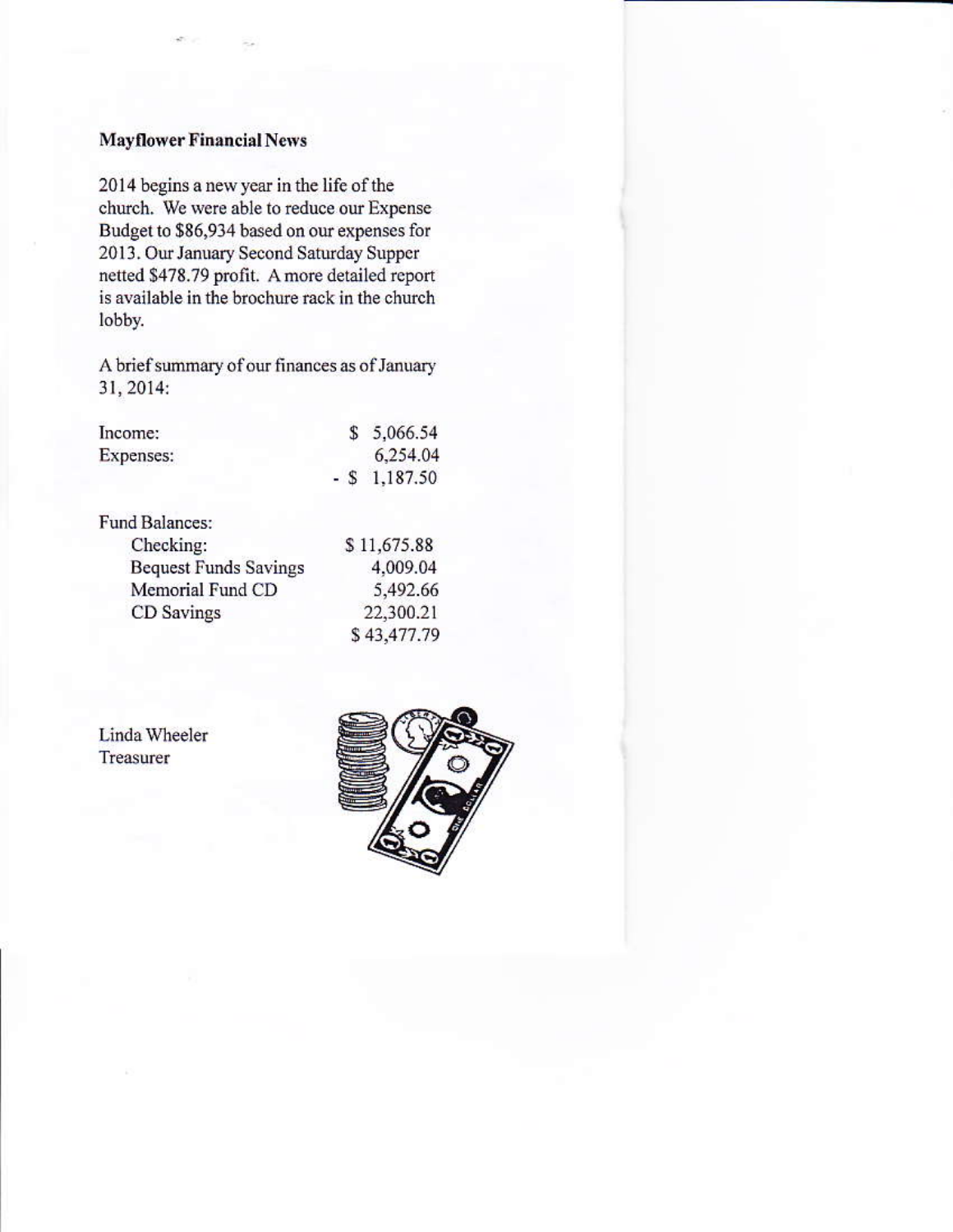## **Christian Education**

The Sunday School kids are having fun, no matter how high the snow gets! There was a Senior High P.F. retreat in January, and Morgan had a wonderful time reconnecting with old friends. The spring retreat is the first weekend in March, and junior and senior high students can attend. I know Dominic is looking forward to having fun with his P.F. friends, too!

We've been working on a couple of different things in Sunday School. As a class, we're watching "The Lion, the Witch, and the Wardrobe." The movie is based on the first of a series of allegorical children's tales by C.S. Lewis, and explores issues such as faith, morality, discrimination, and sacrifice. Plus, it's a rollicking good tale filled with action and adventure.

We have also been working on the Talk Sheet series I discussed in an earlier issue. We just completed one on using a mistake to grow as a person, and there was lively discussion about the difficulties of growing up in the modern world

Don't forget to get your tickets now for the Corned Beef dinner on March 15th!

Liz.



## **Fat Tuesday Pancake Brunch**

Don't forget to sign up for the Pancake Brunch which will be held on Sunday, March 2, immediately following the church service.

A free will offering will be taken.

Bring your friends, bright shirts and beads to this time of fellowship.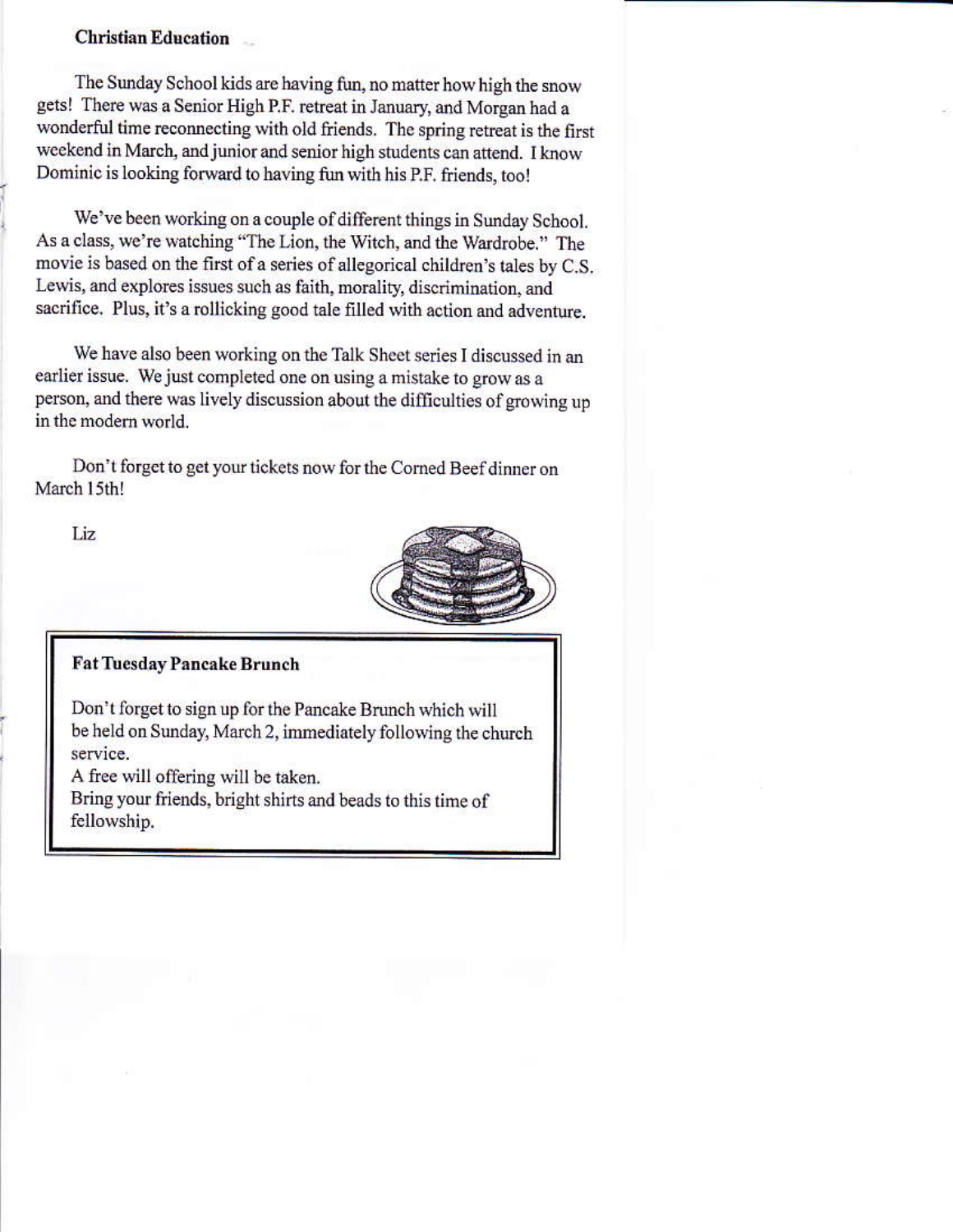- Tin/Steel Cans: Food and beverage containers. All sizes, paper labels are acceptable, but not food remainders.
- Scrap Metal: Includes metal pots and pans, metal trays, metal bakeware, toasters, metal utensils, etc. Empty aerosol containers will be accepted. No wire hangers.
- Aluminum: Used beverage containers and foil clean of food
- Plastic Bottles and Containers: #1, #2, #4, #5, #6, #7 (NO #3 PVC or styrofoam)
- Bulky Rigid Plastic: Buckets, chairs, toys, bins, barrels, etc. Look for HDPE symbol.
- Cartons: Includes milk cartons, juice cartons and boxes, etc.
- Telephone Books and Gift wrapping paper: No ribbons or bows.



## **Corned Beef and Cabbage Dinner**

Liz Canfield will again be cooking corned beef and cabbage on March 15th. This has been a very popular dinner and it sells out quickly. Tickets are available in the office; \$12 for adults and \$6 for children.

Tickets will go on sale February 20th through March 12th. Entertainment again provided by the Vintage Woodwind Quartet.